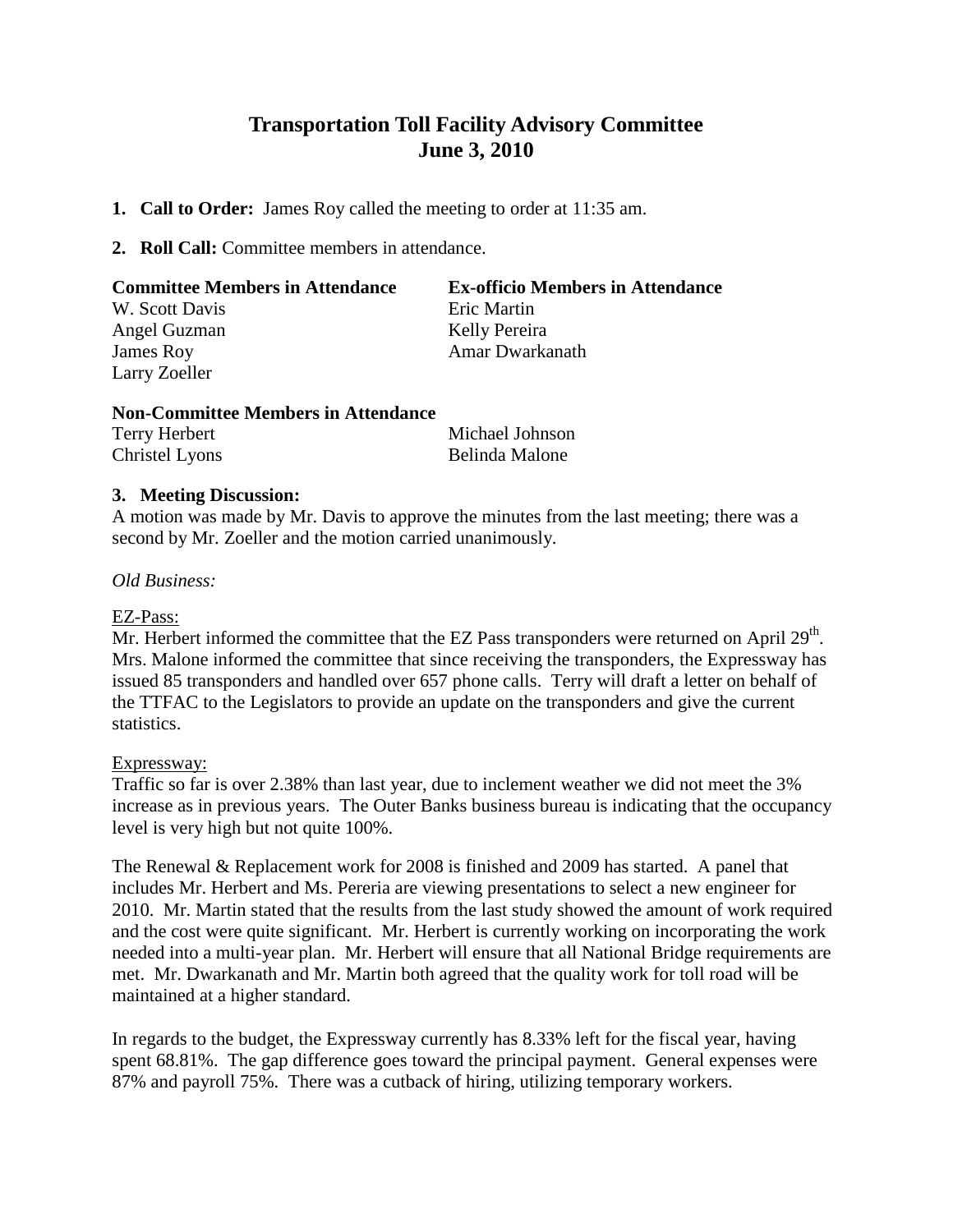#### Dominion Bridge:

A letter addressed to City Council last week about the Dominion Blvd Project was handed out. The design plan is at 70% and should be at 100% by December 2010. Funding is driving the whole schedule of the project. The City sent a contingent to go talk to Greg Whirley, who is the acting Commissioner of VDOT and the Secretary of the Cabinet for the Department of Transportation, to get funding for the roadway and for the completion of the land acquisitions necessary. Currently there is partial funding. The meeting was productive, VDOT agreed to put in 11 million in their upcoming 6 year plan for Dominion Blvd (that was previously taken to put towards other roadways).

The City is still working through its funding on the financing program. The investment grade Traffic & Revenue Study should be completed by September and wrapped up by November. There has been a submission to the Federal TIGER 2 program, the TIFIA loan application (mentioned previously), and another TIGER application for the assistance of credit for the TIFIA as an ARA round 2 funded project. VDOT has indicated that the remainder of Total Takes will be submitted to Federal Highways for approval in the next 3 weeks.

#### Jordon Bridge:

FIGG has hired Lane Construction Group to do their construction of the Jordan Bridge. They are well underway with the demolition of the old bridge on schedule. The geotechnical work started in May. Active construction will probably go in to works late summer, finishing late next year and having cars on bridge by early 2012. An animated presentation of was shown by Mr. Martin, which is also on the City of Chesapeake's website. The community wanted to memorialize the old Jordan Bridge, so the City retained the top 25 feet of the east tower and the sheave from FIGG for future re-usage.

The public meeting will probably be held once the towers start to go up, possibly within a year's time.

## Toll increase:

The Committee voiced that they have been hesitant to increase the toll due to the relatively unknown future. After hearing the Renewal & Replacement and Moody's Outlook reports, the committee agreed to leave this topic open for discussion. Mr. Herbert will provide a recap of the last Fiscal year for the committee.

#### *New Business:*

Terry informed that the TransCore upgrades started, putting in new servers and lane controllers. The upgrades are behind; it will possibly take another 4 weeks to complete. Major software work or cutovers are limited to being done at night to eliminate interruptions during the heavier daytime traffic.

Annual Hurricane Preparedness was held in North Carolina in May. A key point was to not look at the number of hurricanes, but to be prepared for any that may come. Mr. Martin spoke about the Regional leaders' roundtable for evacuation measures, and everything is up to speed for this year's hurricane season.